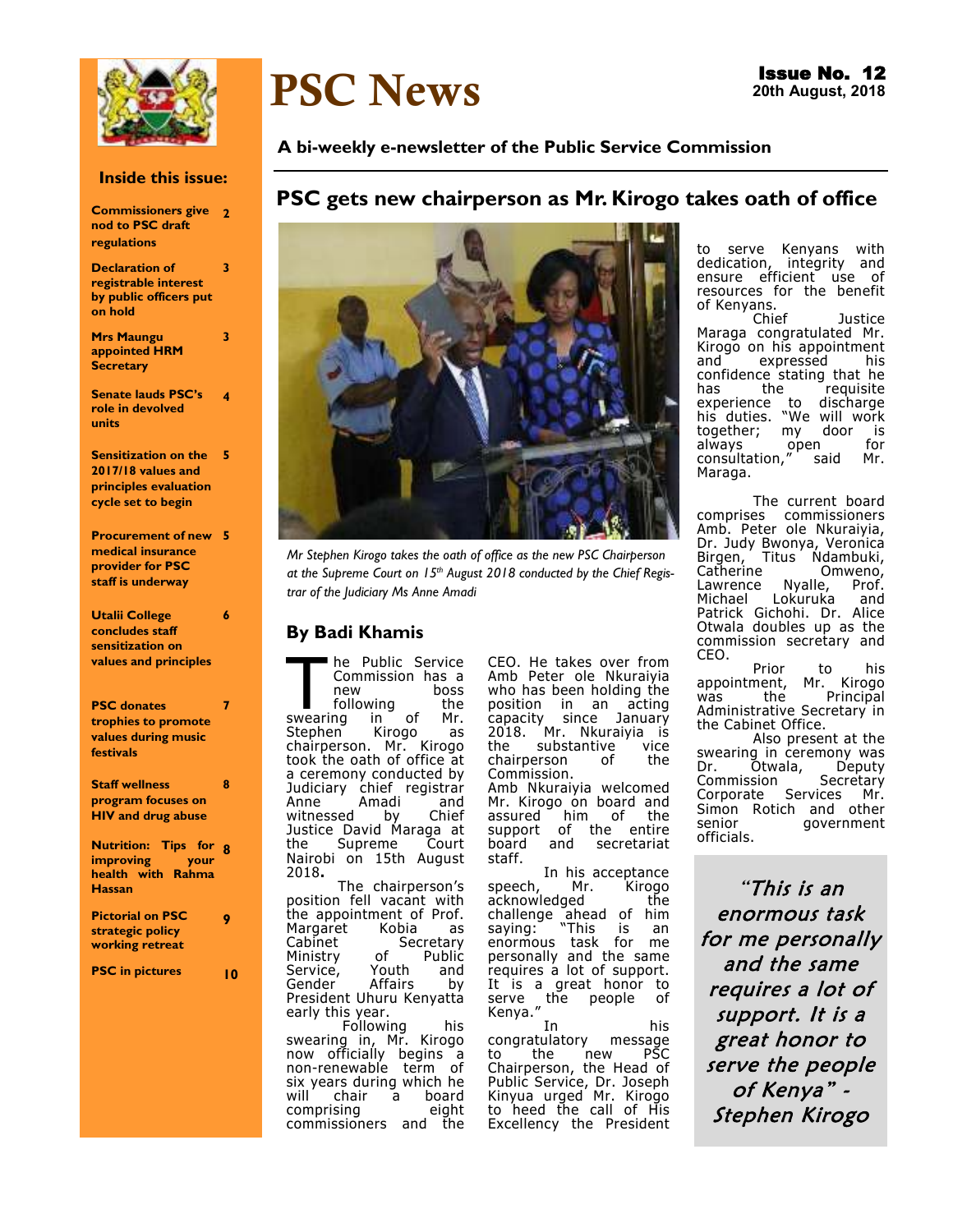### **Commissioners give nod to PSC draft regulations**



Seated L-R: DCS Simon Rotich, commissioners Patrick Gichohi, Catherine Omweno, Prof Michael *Lokuruka, vice chairperson Amb. Peter ole Nkuraiyia, CEO Dr. Alice Otwala, commissioners Titus Ndambuki, Lawrence Nyalle and Dr. Judith Bwonya in a group photo with directors during the strategic policy working retreat at Flamingo Beach resort and Spa Mombasa on 13th August 2018* 

### **By Browne Kutswa**

The draft PSC<br>
Regulations are inching<br>
closer to gazettement. A<br>
sitting of the<br>
commission board and directors he draft PSC Regulations are inching closer to gazettement. A sitting of the in Mombasa gave the greenlight for the draft to be finalized for submission to the Attorney General's office ahead of the final gazettement.

Chief Commission Counsel Jacqueline Manani made a detailed presentation to the Commission during its strategic policy working retreat at Flamingo Beach Resort and Spa on 14th August 2018 to review and decide the way forward for the key policy documents and reports that the secretariat technical teams have been working on. The documents are the draft PSC Regulations, Draft Strategic Plan

2018/19-2022/23, Annual Report 2017/18 and End of Term Report.

An elated Ms. Manani said it has been a long journey towards completion of the draft regulations which went through numerous back and forth motions including stakeholder validation. Ms. Manani and her technical team will now incorporate the final views and input of the board and clean up the draft in readiness for onward delivery to the attorney general as soon as possible.

Once gazetted, the draft regulations will operationalize the Public Service Commission Act 2017 and replace the PSC regulations of 2005.

 During the five days retreat, the commissioners also received and reviewed proposals on staffing and organizational structure. The retreat was officially opened by vice chairperson Amb. Peter ole Nkuraiyia. In attendance were commissioners Prof. Michael Lokuruka, Dr. Judith Bwonya, Catherine Omweno, Veronica Birgen, Patrick Gichohi, Lawrence Nyalle, Titus Ndambuki, and CEO Dr. Alice Otwala. Also present were Deputy Commission Secretaries Simon Rotich and Jane Chege, directors and members of technical working committees.

In his remarks, Amb Nkuraiyia commended the secretariat technical teams for working tirelessly to prepare the documents noting that the officers have expended time and energy away from their normal workstations and family to be able to come up with the draft documents.

"As the term of this Commission draws to a close, it is imperative that we take stock of what we have been able to do in fulfilling our mandate in readiness for a seamless transition to the new team that will succeed us at the beginning of next year," said Amb. Nkuraiyia.

The retreat ended on 17th August 2018 with a resolution for the working teams to fast track preparation and completion of the policy documents ahead of the set deadlines for submission.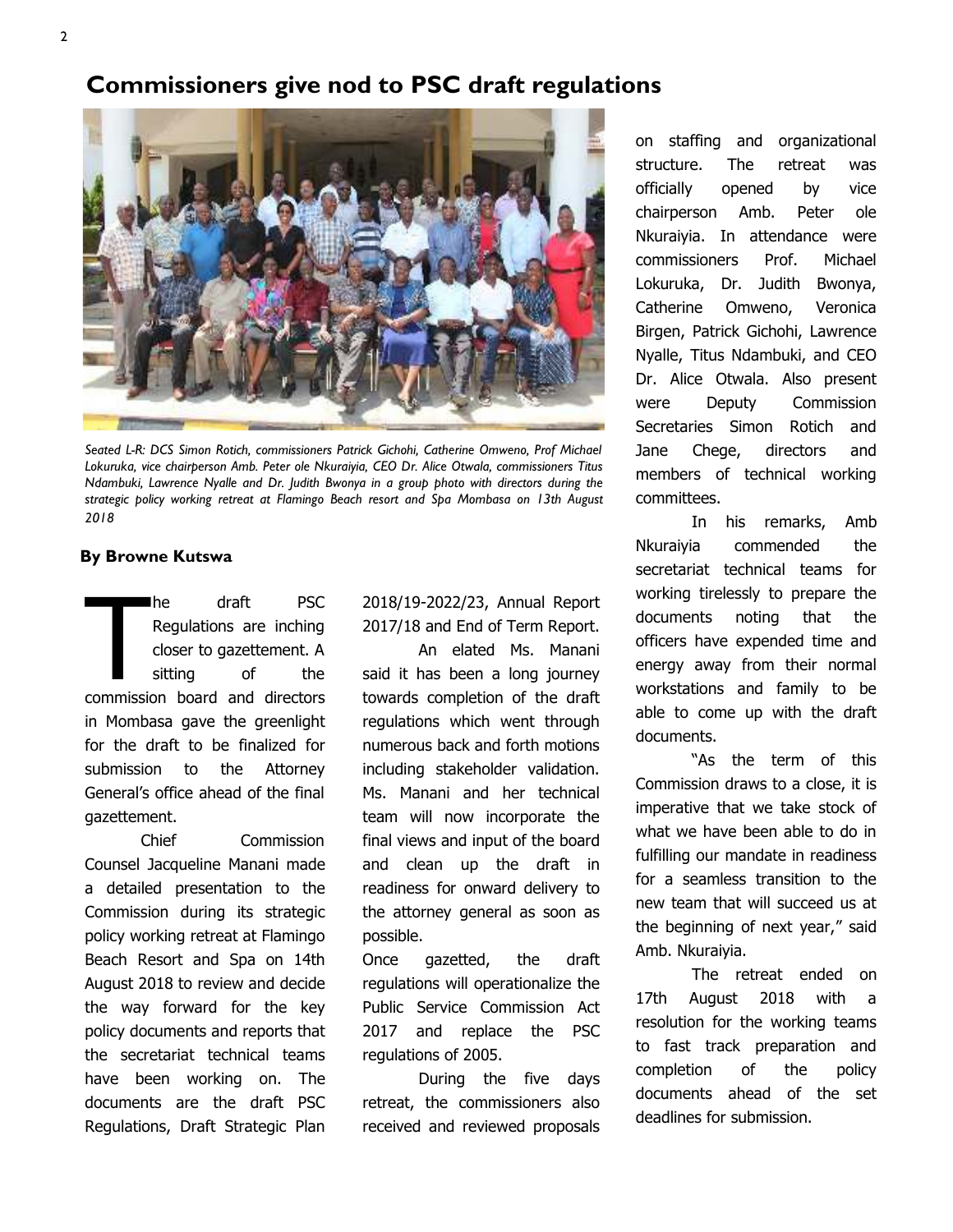# **Declaration of registrable interest by public officers put on hold**

### **By Browne Kutswa**

The Public Service<br>
Commission has<br>
deferred<br>
implementation of the<br>
circular on declaration of Commission has deferred implementation of the circular on declaration of registrable interest by public officers until further notice. In a circular dated August 16 2018 and addressed to all Cabinet Secretaries, Principal Secretaries, Attorney General, Vice-Chancellors of Public Universities and CEOs of Constitutional Commissions, Independent Offices, Statutory Commissions and Authorities, acting chairperson Amb. Peter ole Nkuraiyia said the deferment was necessitated by the feedback the

Commission had received from public service institutions and other stakeholders.

The Commission had issued a circular Ref PSC/C&QA/VPRIN/ VOL. III/147 dated  $2<sup>nd</sup>$  July 2018 followed by a clarification dated  $26<sup>th</sup>$  July 2018 requiring public officers to declare registrable interest in accordance with the Leadership and Integrity Act, 2012 and the revised Code of Conduct and Ethics for Public Officers, 2016.

The exercise was intended to facilitate management of conflict of interest in the public service. It provided a template for public officers to disclose personal data

and any information that could put them in conflict of interest situations while working in the public service. This includes shares and bonds they may have bought and the institutions they have invested in.

They were also required to provide information about the properties they own including land and vehicles. Officers who may have been involved in business and consultancy were required to provide details of contracts for supply of goods and services and the value thereof.

# **Mrs Maungu appointed HRM Secretary**



*Mrs Mary Maungu (left), EMCS Director Jane Songole and Commissioner Patrick Gichohi at tea break during the strategic policy working retreat for the Public Service Commission at Flamingo Beach Resort and Spa in Mombasa on 13th August 2018*

**Mary Maungu has been appointed Secretary Human** Resource Ministry of Public Service, Youth and appointed Secretary Human Resource Management in the Gender Affairs. Prior to her appointment, Mrs Maungu was the

Deputy Director of Human Resource Management in the Public Service Commission.

In her new role, she will be responsible to the Principal Secretary in the State Department for Public Service and Youth for the overall

strategic direction of the Human Resource Management function in the entire public service.

Mrs Maungu emerged the best during a competitive interview process that attracted several applicants and which was conducted by the Public Service Commission on 11th June 2018.

She has a wealth of experience in human resource management and development spanning over 25 years. She has worked in various government ministries including Kenyatta National Hospital before joining the Commission in 2015. At PSC, she was instrumental in the development and review of various HR policies released by the Commission in the recent past. Mrs Maungu holds a Bachelor of Arts

degree from the University of Nairobi and Master of Science in Management and Organization Development from USIU-Africa. She is a full member of the Institute of Human Resource Management and Institute of Directors of Kenya.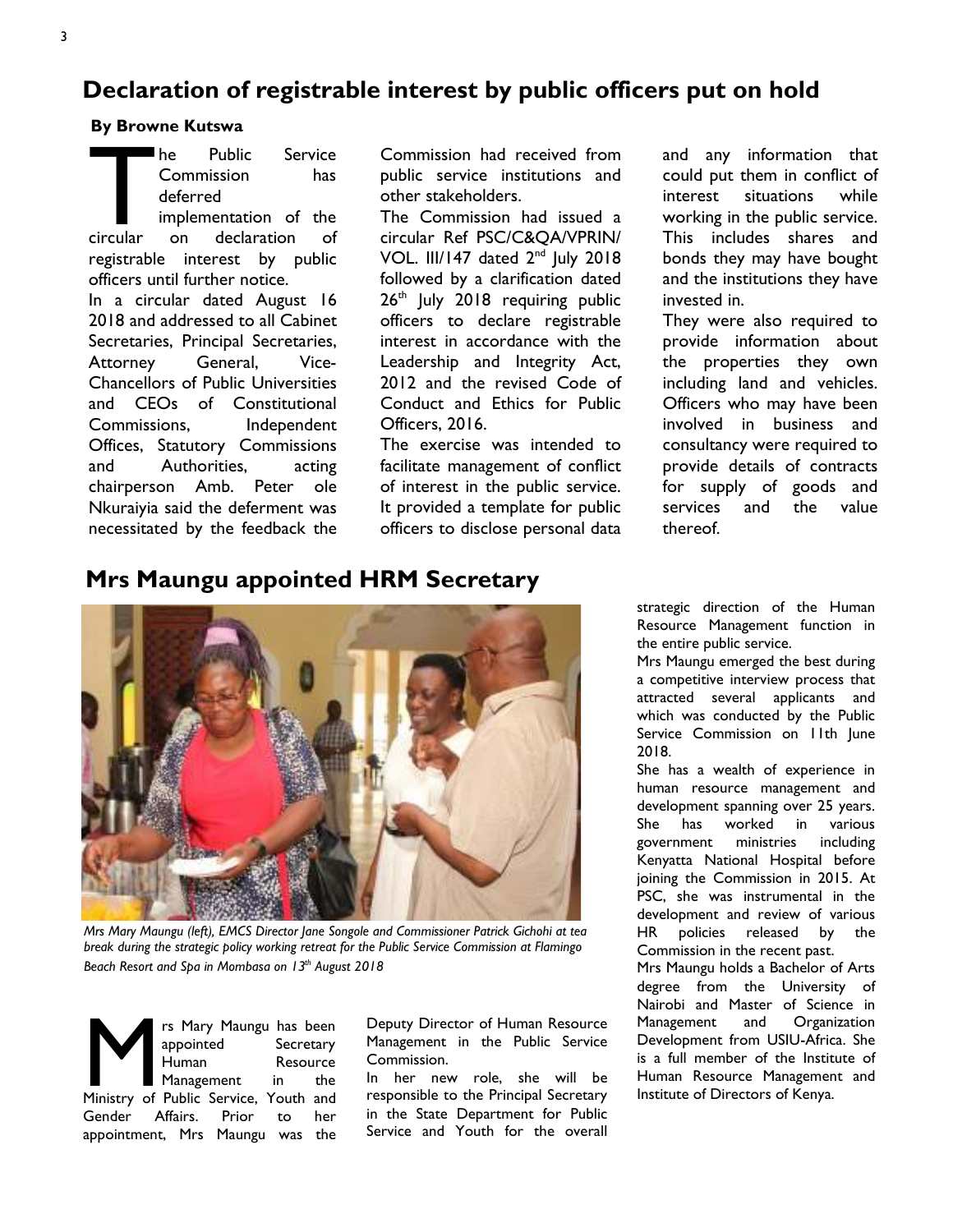### **Senate lauds PSC role in devolved units**



*Nyeri Senator Eng. Ephraim Maina (left) addressing PSC commissioners during the meeting with the Senate Committee on Devolution and Inter- Governmental Relations at Parliament buildings on 9th August 2018. Next to him is Committee chairperson John Kinyua, nominated Senator Iman Dekow, PSC Vice Chairperson Amb. Peter Nkuraiyia and CEO Dr. Alice Otwala.* 

#### **By Browne Kutswa**

The Senate Standing<br>
Committee on Devolution<br>
and Inter-Governmental<br>
Relations has hailed the<br>
role played by the Public Service he Senate Standing Committee on Devolution and Inter-Governmental Relations has hailed the Commission in supporting devolved County Public Service Boards.

Committee chairperson John Kinyua said his committee is keen to learn from the Commission's experience in working with devolved units as it considers legislative proposals to strengthen the human resource function at the county level.

Mr. Kinyua who is also Laikipia Senator was speaking during a meeting with the Commission board at Parliament buildings on Thursday 9th August 2018. The meeting followed an invitation the committee had extended to the Commission to share its views regarding staffing

and professionalism in counties.

Vice Chairperson Amb. Peter ole Nkuraiyia led the PSC team that included commissioners Titus Ndambuki, Patrick Gichohi, Lawrence Nyalle, Dr Judy Bwonya and CEO Dr Alice Otwala.

Amb. Nkuraiyia told the committee that the Commission formalized the secondment of former local authority and devolved staff to the county public service in 2013.

"County Public Service Boards have been exposed to guidelines that provide procedures and where clarification is required, the Commission has provided," said Amb. Nkuraiyia.

He noted that the commission favoured amendment of the law on appointment of chair and members of the board to provide for a selection panel to conduct the recruitment of members of County Public Service Boards in a manner similar to how the chair and members of the Public Service Commission are recruited.

The vice chairperson called for enactment of a framework of uniform norms and standards for the entire public service applicable to both levels of government in accordance with article 235 of the Constitution in order to ensure uniformity and consistency in management of the human resource.

"The regulations should mirror the Public Service Commission Regulations so as to ensure uniform norms and standards within the entire public service, both in the national and county governments that have the force of law," Amb. Nkuraiyia said.

On pension, Amb Nkuraiyia voiced the position of the Commission in support of one Act of Parliament to provide for a county public service pension scheme for the benefit of all county employees.

Also present was Deputy Commission Secretary Technical Services Jane Chege and directors Jane Songole and Simon Wachinga. Other members of the Senate committee present were vice chair Wario Juma, Nyeri Senator Eng. Ephraim Maina and Nominated Senator Iman Dekow.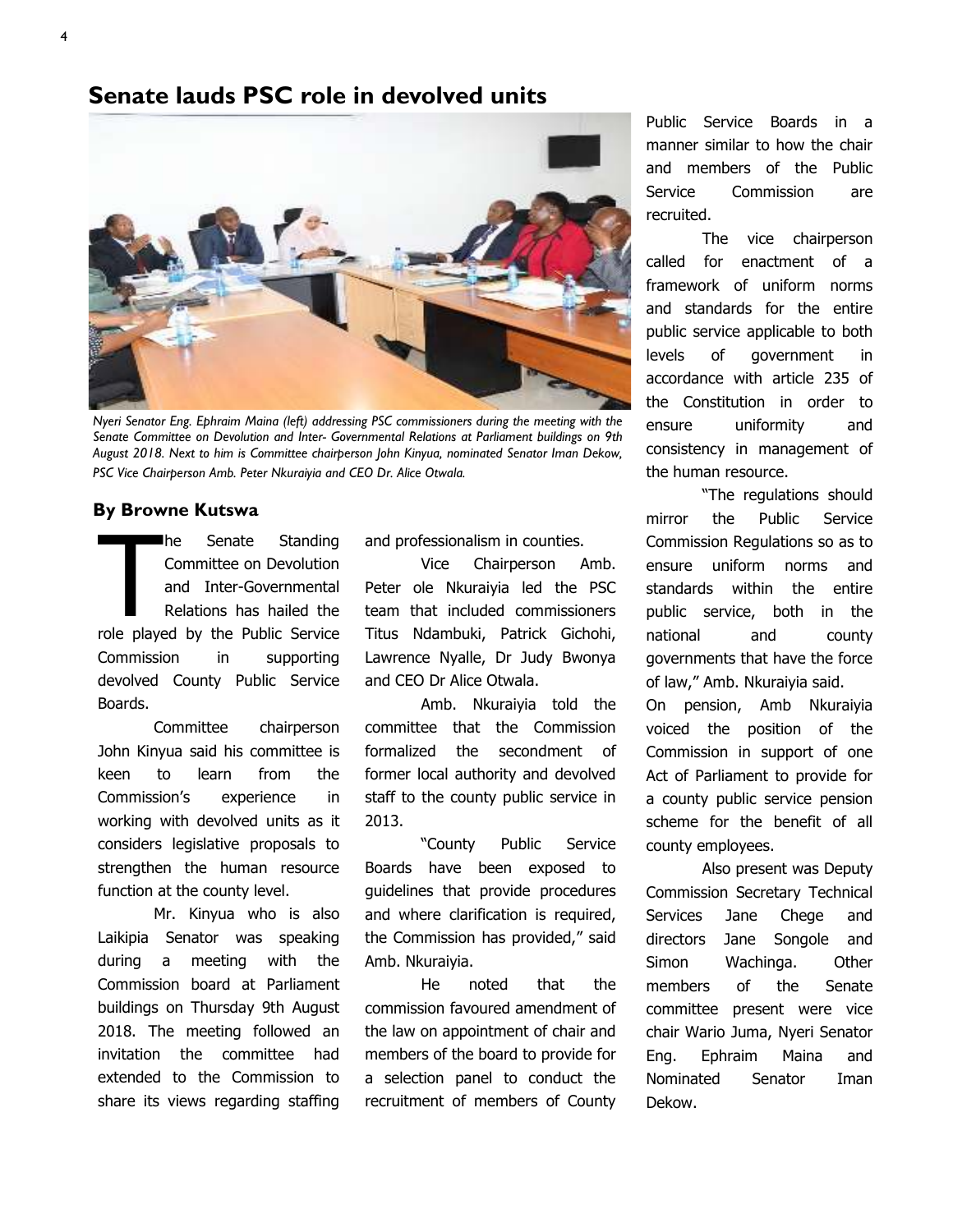# **Sensitization on the 2017/18 values and principles evaluation cycle set to begin**

### **By Gabriel Juma**

ans are underway to<br>conduct a four weeks<br>sensitization workshop on<br>promotion of values and<br>principles for the 460 Public conduct a four weeks sensitization workshop on promotion of values and principles for the 460 Public institutions under the Public Service Commission's jurisdiction. The target institutions are Constitutional Commissions and Independent offices, Ministries and State Departments, State Corporations, Statutory Commissions and Authorities and public universities.

 Each institution will nominate two participants; the head of Human Resource and a technical officer responsible for governance and ethics. The exercise is to enable public service institutions to adequately prepare for the 2017/18 reporting process.

 The sensitization will be held from  $20<sup>th</sup>$  August to  $13<sup>th</sup>$  September 2018 at the Kenya School of Monetary Studies in Nairobi. The participants will be divided into eight cohorts of 120 officers each being trained for two days. Two cohorts will be sensitized every week.

 The objective of the sensitization is to equip the officers with the necessary information to facilitate the preparation of the 2017/18 Values and Principles Report, and to appreciate lessons learnt from the 2017 wealth declaration processes. It is expected that the trained officers will thereafter disseminate the information and guide their staff accordingly on the requirements on national and public service values and principles, the Public Service Code of Conduct and Ethics, 2016 as well as the filling of the 2017/18 Online Survey instrument.

 After the sensitization, the online tool will be sent to the email addresses of the sensitized nominees. The duly filled tools will be submitted to the Commission by the respective institutions by  $28<sup>th</sup>$  September, 2018 to facilitate completion of the 2017/18 values and principles compliance evaluation report. This information was communicated to the service vide circular Ref. No: PSC/ C&QA/VPRIN/VOL.III/147 dated 2<sup>nd</sup> July 2018.

### **Procurement of new medical insurance cover for PSC staff gets underway**



*R-L: Finance Deputy Director Mr Ezekiel Ohando, Asst Secretary/Administration Mr Felix Ngala, HRM Assistant Mr Moses Nzyuko, Chief ICT Officer Mr Daniel Maina and Senior Supply Chain Management Assistant Mr Wilson Mbolonzi during the evaluation exercise for PSC medical cover at the Eseriani Hotel, Naivasha* 

#### **By Pauline Muriuki**

he process to get a new<br>medical service provider for<br>the Public Service medical service provider for Service Commission for the financial

year 2018/2019 kicked off from  $6^\mathrm{th}$  –  $11<sup>th</sup>$  August, 2018. The current medical cover expired on 31<sup>st</sup> July 2018. An extension of two months

was given as technical evaluation of bids for a new service provider is carried out.

Tenders were advertised through both electronic and print media for interested service providers to apply.

The evaluation team comprising seven officers converged at the Naivasha Eseriani Hotel to brainstorm on the process to be followed. The team was headed by Deputy Director Finance, Mr Ezekiel Ohando. Other members were Assistant Secretary/ Administration Mr Felix Ngala, Chief ICT Officer Daniel Maina, Ag Chief Supply Chain Officer Tabitha Kariuki, Senior Supply Chain Management Assistant Mr Wilson Mbolonzi, Principal Finance Officer Mr Nelson Mithamo and Human Resource Management Assistant Mr Moses Nzyuko.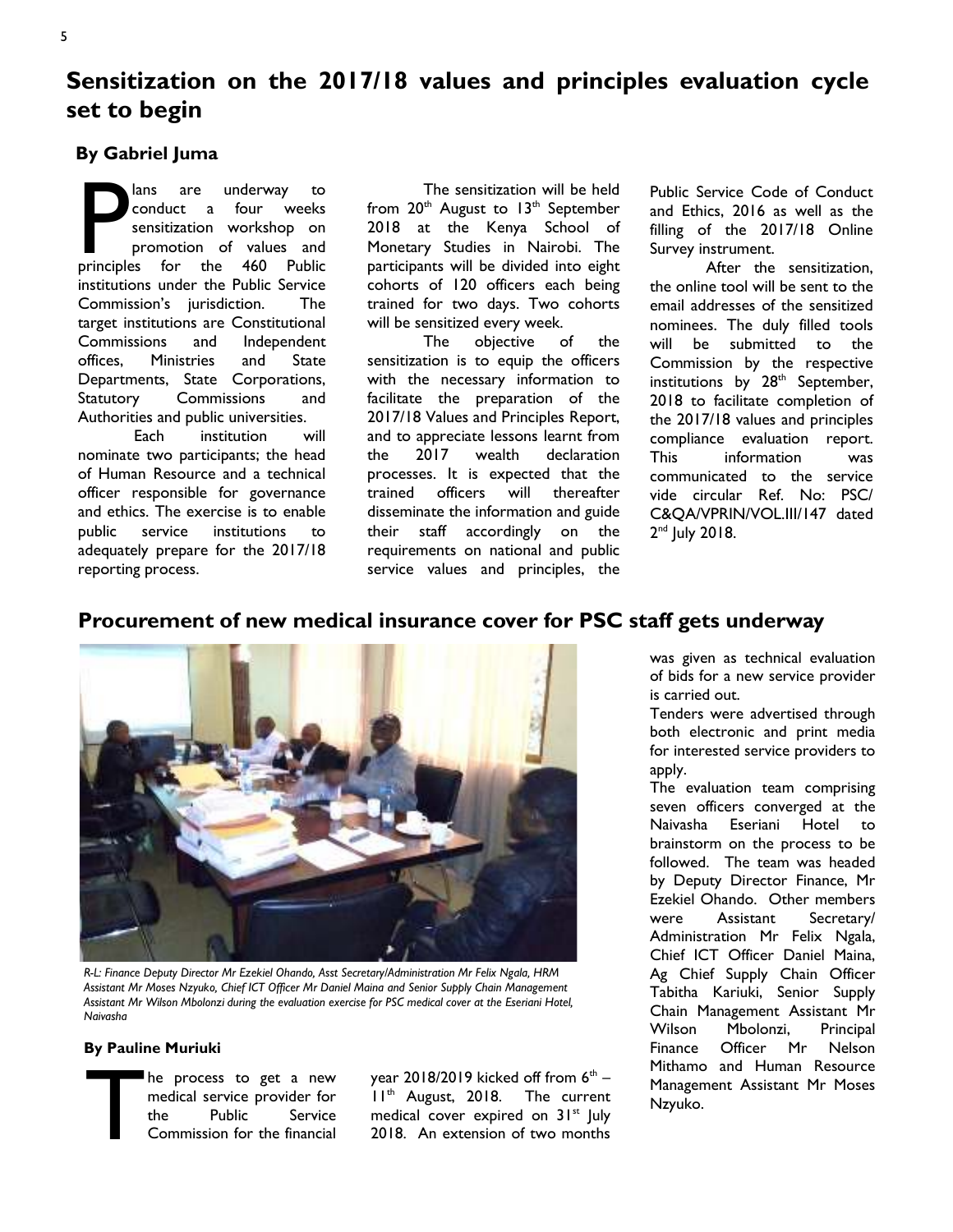# **Utalii College concludes staff sensitization on values and principles**



*Mr Gabriel Juma of C&QA directorate speaks during the sensitization workshop on values at Utalii College. On his right are PSC officers Wesley Kipng'etich and Dr Sylvetre Obongo* 

The sensitization of members of Utalii College Council on values<br>
and principles in the public<br>
service early this month capped<br>
a comprehensive program that began in Utalii College Council on values and principles in the public service early this month capped March this year, having covered all the staff cadres at the hospitality training institution.

 The Public Service Commission conducted the program in accordance with its mandate on promotion of values and principles following a request from the institution. The 11 council members who make up the top tier governance and decision-making organ of the college went through the sensitization on 8th and 9th August 2018 at their campus along Thika Road in Nairobi.

 The chairperson of the council Mr. Mwabu Muliro expressed appreciation to the Commission for facilitating the programme noting that it had empowered the organization to understand and be able apply the values and principles in their day to day operations.

 PSC Deputy directors Wesley Kipng'etich and Gabriel Okumu of Compliance and Quality Assurance directorate and Dr Sylvester Obong'o of research conducted the two day sensitization covering the legal, policy and institutional framework for values and principles; Overview of the Framework for implementation of values and principles in the public service; The 2017/18 Public

Service Values and Principles Compliance Evaluation Report (Utalii College Performance); Strategic thinking for leadership; The Revised Public Officer Code of Conduct and Ethics, 2016; Administrative Procedures for Declaration of Income Assets and Liabilities; and Results Based Management in the Public Service.

 The presentations made by Mr. Kipngetich, Mr. Gabriel Juma and Dr. Obong'o elicited rich discussions from the participants. Dr. Obong'o in his presentation emphasized that the council had the responsibility of setting the Vision and Mission for the college, posing the question; How does the council envision the Utalii of the future? The participants and facilitators agreed that attitude was the biggest challenge affecting the public service even as the principal Mr Hashim Mohamed cited inadequate infrastructural facilities as a challenge facing his institution.

 Mr. Kipngetich emphasized that the Revised Code of Conduct and Ethics, 2016 was intended to evolve a common culture in the public service due to its diverse nature. He stressed that the code regulates the behavior of public officials and all public officers are expected to subscribe to it.

 "The revised code brings together the provisions of the Public Officer

Ethics Act, 2003, Public Service (Values and Principles) Act, 2015 and the Leadership and Integrity Act, 2012 into one document. The revised code further gives effect to Article 80(3) of the Leadership and Integrity Act, 2012 and applies to all non-state officers serving in the public service," said Mr Kipng'etich.

 On the management of gifts, the participants concurred that gifts are a conduit for bribes. It was emphasized that the code outlawed receipt of financial gifts by public officers.

 "The purpose of declaring gifts is to reduce perceptions of bribery and conflict of interests," said Mr Okumu.

 The participants noted the importance of officers declaring all gifts received in official capacity to the Chief Executive Officer or the Authorized Officer and a decision made.

 The council members were also taken through the Legal Notice No. 53 of 8th April 2016. It was pointed out that if comprehensively done, the financial disclosure is a self-audit for public officials and can also assist during the administration of one's estate. The participants were informed that the Commission allows access to the forms only when the person requesting for the forms has a legitimate interest and for worthy cause which includes advancement to the code. Results Based Management (RBM), it was observed, was informed by the need for the service to move from process orientation to results orientation. It was pointed out that the biggest challenge facing public sector organizations in Africa is the struggle to create competitive advantage by improving their performance and productivity and the need to increase shareholder value in the face of dwindling resources. The council was reminded that in RBM, monitoring is a management function.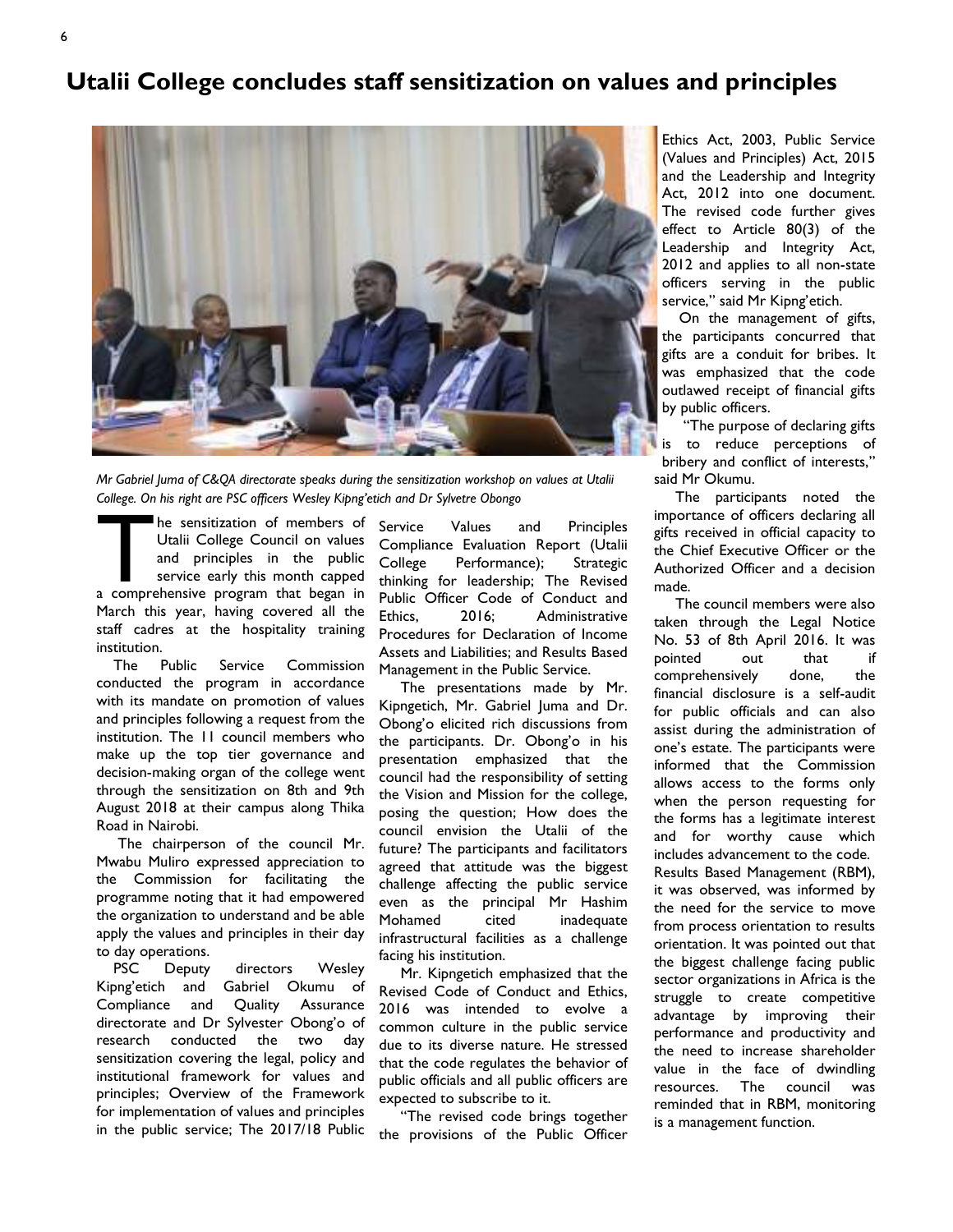# **PSC donates trophies to promote values during music festivals**

**By Pauline Muriuki and Badi Khamis** 

The Public<br>
Service<br>
Commission is<br>
one of the<br>
corporate bodies that S e r v i c e Commission is one of the sponsored the trophies for this year's Kenya Music Festivals that took place at the Dedan Kimathi University of Science and Technology in Nyeri county from  $6<sup>th</sup>$ to  $17<sup>th</sup>$  August 2018.

 The sponsorship is in furtherance of the Commission's mandate as guided by Article 234 (2)(c), Article 10 and Article 232 of the Constitution to promote national values and principles of public service throughout the public service.

 The executive secretary Kenya Music festival Ms Ruth Agesa commended the Commission for its continued support to the festivals, now in its 92<sup>nd</sup> edition. The trophies were awarded to overall winners that best articulated the theme of "Promotion of National and Public Service Values".

 Over 120,000 students drawn from primary and secondary schools, tertiary colleges and universities

![](_page_6_Picture_6.jpeg)

*Commissioner Judith Bwonya presents a trophy to an official of one of the finalist institution during the 92nd edition of the Kenya Music Festival at Dedan Kimathi University of Science and Technology in Nyeri. On her right is Deputy Commission Secretary Simon Rotich* 

participated in this year's festival. The event was opened officially by the governor of Nyeri County Mr Mutahi Kahiga.

This year's theme is "Enhancing integration, unity and cohesion". All the performances by the schools were around this theme. The curtain finally came down on the festivals with the top teams performing at a state concert at the Sagana State Lodge in the presence of President Uhuru Kenyatta on  $18<sup>th</sup>$  August 2018. Commissioners Patrick Gichohi and Dr Judith Bwonya, Deputy Commission Secretary Corporate Services Mr Simon Rotich and assistant director Compliance and

Quality Assurance Mr Francis Lemarkat represented the Commission at the event.

Previously the Commission donated several trophies that were competed for by primary and secondary schools, teacher training colleges and universities under the 'Best Item on National and Public Service Values and Principles' category during the drama festivals held early this year in Nairobi. T h e Commission also sponsored similar trophies during last year's National Music festival held in Kakamega County.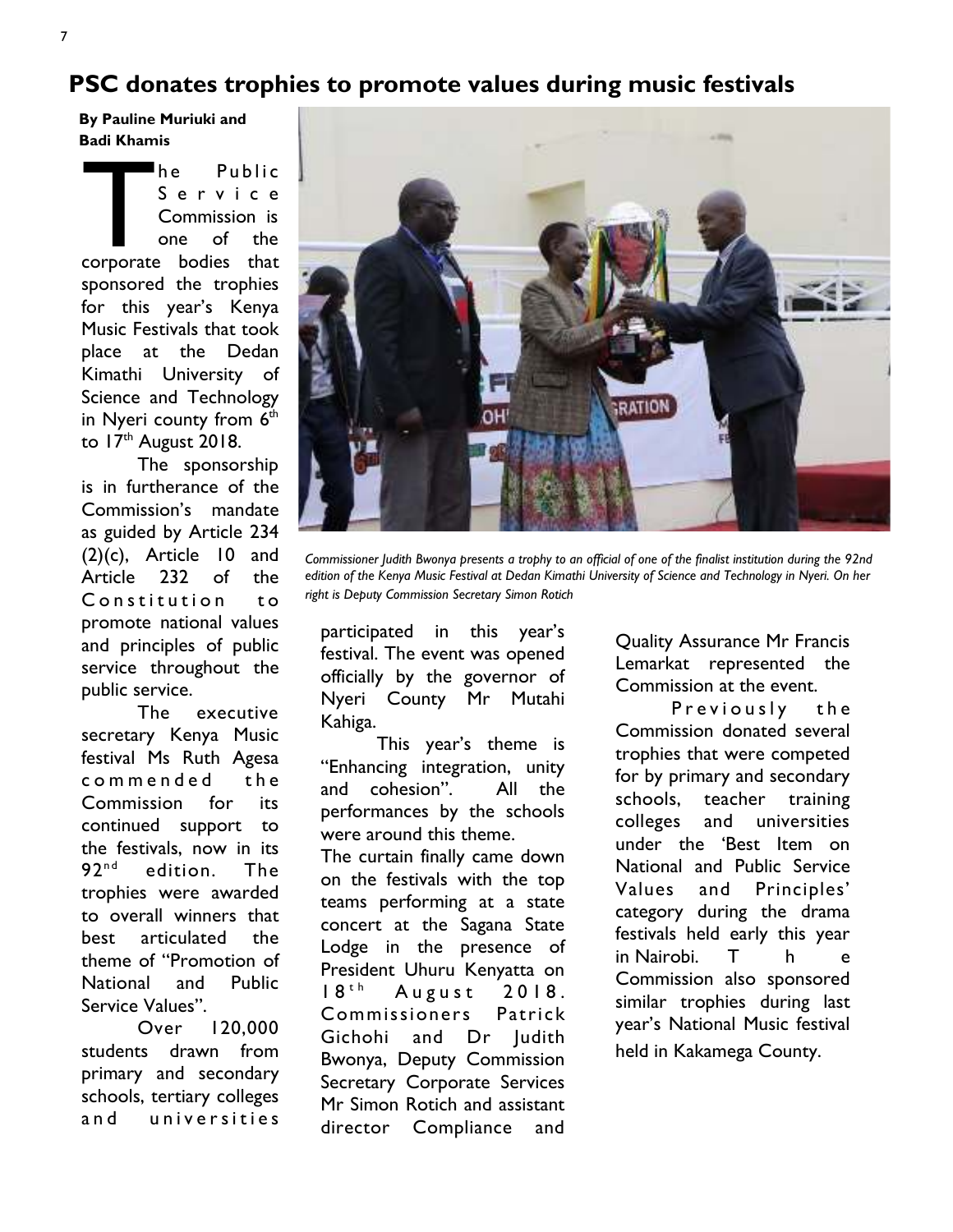# **Staff wellness program focuses on HIV and drug abuse**

#### **By Pauline Muriuki**

training programme to equip<br>
PSC staff with knowledge on<br>
effects of HIV and Alcohol<br>
and Drug Abuse (ADA) was<br>
held at the Acacia Hotel, Kisumu. The PSC staff with knowledge on effects of HIV and Alcohol and Drug Abuse (ADA) was one-week programme which kicked off on 13<sup>th</sup> August 2017 brought together 13 participants drawn from the directorates in the Commission.

The training was conducted as part of the staff wellness programme in the Commission which aims at equipping staff with basic concepts about HIV & ADA, mechanisms of drug tolerance and addiction and the emerging trends in drug abuse and peddling.

Participants were taken through ways of establishing drug free groups and prevention campaigns at the workplace; the role of family in the

![](_page_7_Picture_5.jpeg)

*Senior Driver Mr Eddy Erapa giving highlights on factors contributing to HIV & Aids during the training programme at the Acacia Hotel, Kisumu* 

addiction process; dealing with denial in addiction; and the recovery process. The training was conducted in

compliance with the mandate of the

Commission on capacity building which seeks to identify and address challenges currently being faced by employees.

 It is expected that the training will promote responsible behavior in employees and enable them to be good role models.

The team headed by Senior HRM Officer Mildred Akelo had the following participants: Accountant Johnfan Njoga; Secretaries Mary ogaro, Jastine Mboya, Kerubo Roselyn and Catherine Muthoni; Clerical Officers Gwyn Maliki, Florence Sesse and Rufus kinyua; Printer Esther Wangare; Senior support staff Daniel Keriako and drivers Eddy Erapa and Nevilly Kisaghi.

### **Nutrition: Tips for Improving Your Health with** *Rahma Hassan*

 $\boldsymbol{C}$ ood nutrition is one of the keys to a healthy life. You can improve your health by keeping a balanced diet. You should eat foods that contain vitamins and minerals. This includes fruits, vegetables, whole grains, dairy, and a source of protein.

You need to ask yourself some questions regarding your health. In case issues such as high blood pressure, high cholesterol, diabetes, heart disease, osteoporosis or obesity run in your family, talk to your doctor on what foods you should eat.

You may need to improve your eating habits for better nutrition. You may also benefit from seeing a registered dietitian or someone who specializes in nutrition counseling.

Although it may be hard to change your eating habits, it helps if you focus on small changes. Making changes to your diet may also be beneficial if you have diseases that can be made worse by things you are eating or drinking.

In order to improve your health, the following tips may be helpful:

![](_page_7_Picture_18.jpeg)

• Focus on strong points in your current diet; get enough nutrients, eat whole grain and high-fiber foods.

• Keep track of your food intake by choosing healthier options. You'll feel better with healthier choices!

Consider consulting a dietitian. They can help you follow a special diet, especially if you have a health issue.

Almost everyone can benefit from cutting back on unhealthy fat or sugar. If you currently eat a lot of fat or sugars, commit to cutting back and changing your habits.

#### **Things to consider**

Balanced nutrition and regular exercise:

These habits can help you lose or maintain weight. Try to set realistic goals. They could be making some of the small diet changes listed above or walking daily.

 Doctors and dietitians recommend healthy eating habits as a part of daily life rather than following fad diets. Nutrition tips and diets from different sources can be misleading. Keep in mind the tips below, and always check with your doctor first.

• Secret diets aren't the answer. Fad or short-term diets may promise to help you lose weight fast. However, they are hard to keep up with and could be unhealthy.

• Good nutrition doesn't come in a pill. Try eating a variety of foods instead. Your body benefits most from healthy whole foods. Only take vitamins that your doctor prescribes.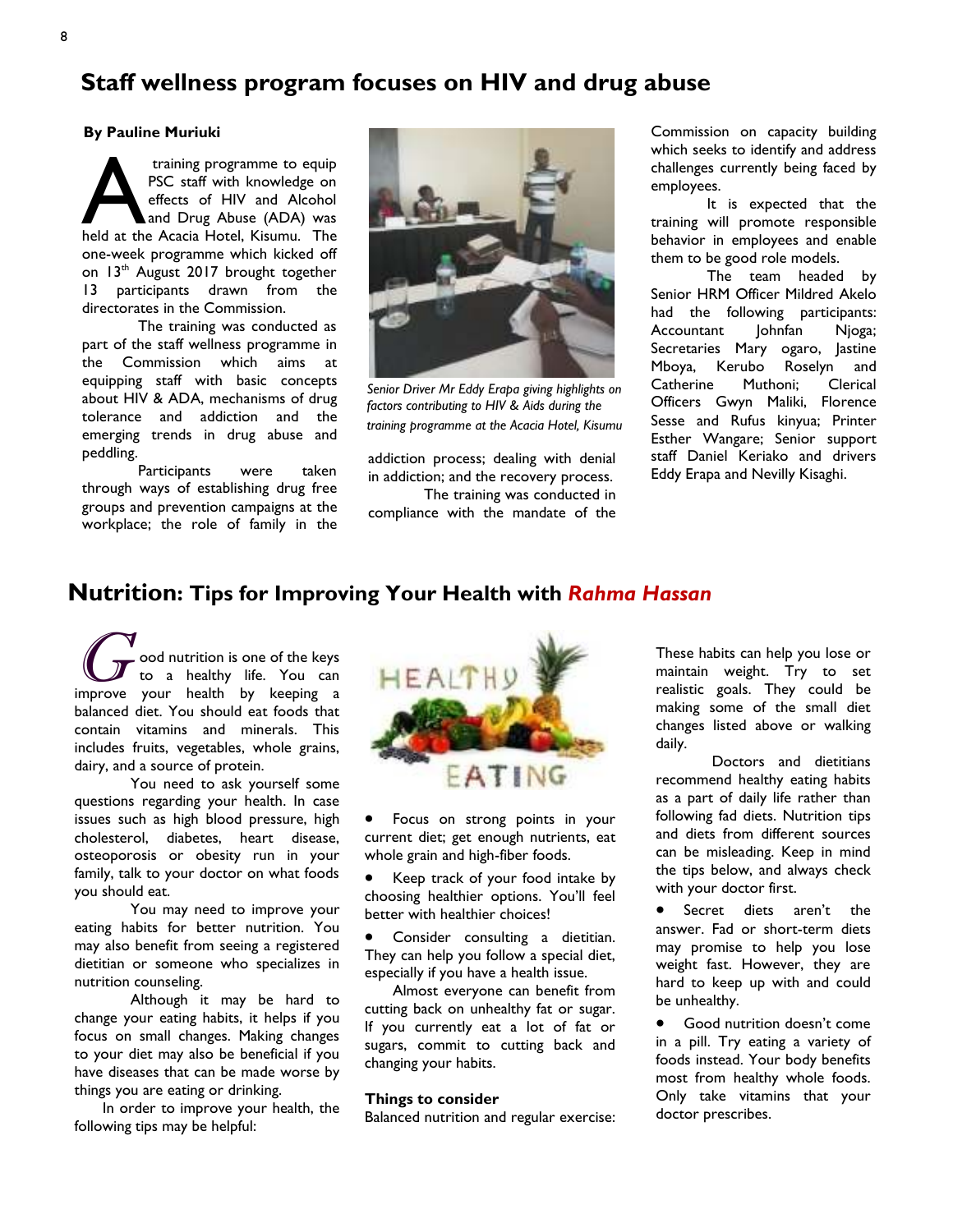## <sup>9</sup>**PICTORIAL—PSC STRATEGIC POLICY WORKING RETREAT, FLAMINGO RESORT MOMBASA, 13TH—17TH AUGUST 2018**

![](_page_8_Picture_1.jpeg)

 *L-R: Commissioners Dr Judith Bwonya, Patrick Gichohi, Lawrence Nyalle and directors* 

![](_page_8_Picture_3.jpeg)

*Vice Chairperson Amb Peter ole Nkuraiyia and CEO Dr Alice Otwala* 

![](_page_8_Picture_5.jpeg)

*DCS Technical Services Ms Jane Chege (right) and Deputy Director Establishment & Management Consultancy Services Mr Maina Weru* 

![](_page_8_Picture_7.jpeg)

*L-R: DCS Corporate Services Mr Simon Rotich and Commissioners Titus Ndambuki and Prof Michael Lokuruka and directors* 

![](_page_8_Picture_9.jpeg)

*Commissioner Patrick Gichohi and Deputy Director Compliance and Quality Assurance Mrs Rose Aduda*

![](_page_8_Picture_11.jpeg)

*Chief Commission Counsel Ms Jacqueline Manani with Director Compliance and Quality Assurance Mr Simon Wachinga (center) and Deputy Director Research & Policy Analysis Dr Sylvester Obong'o*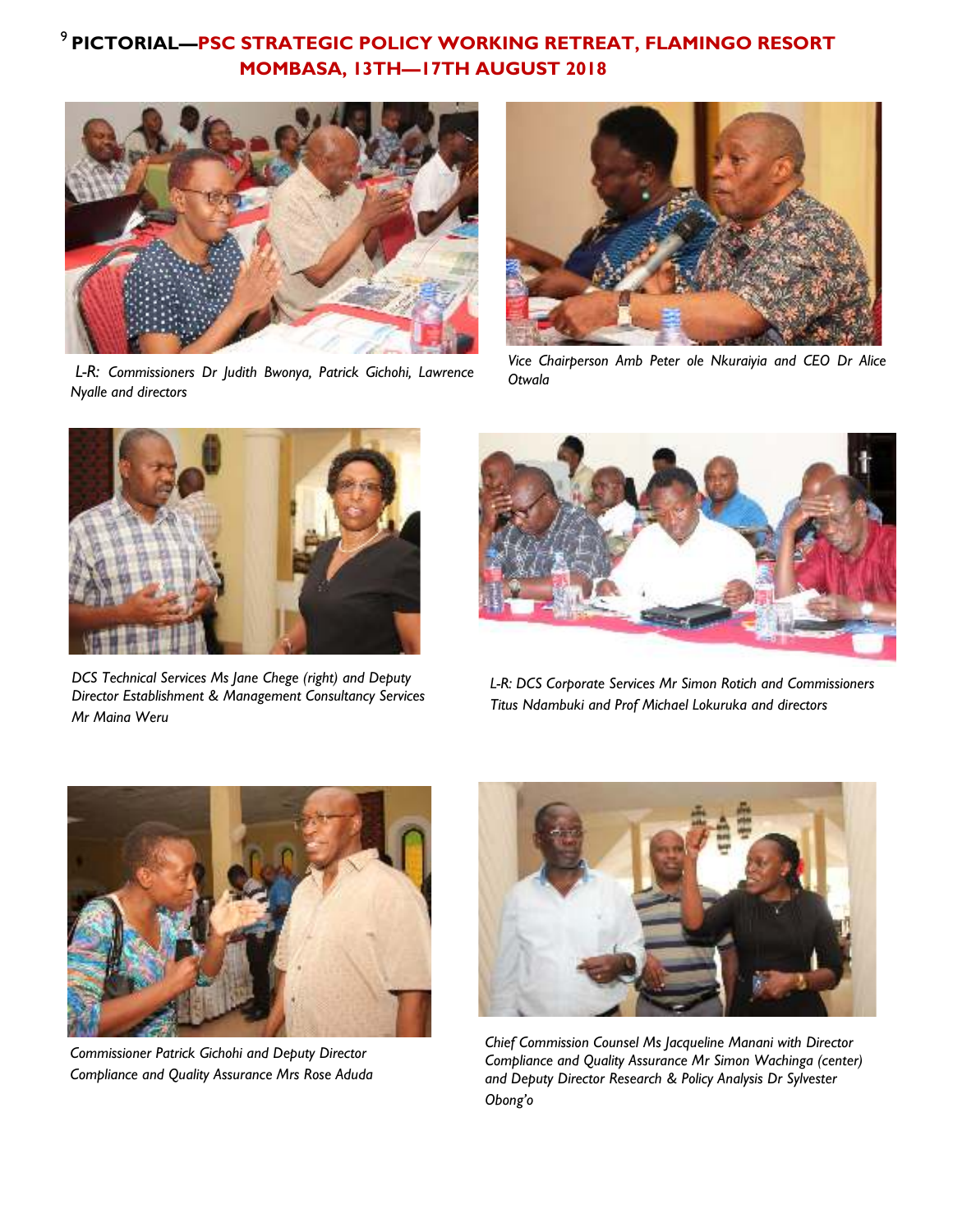### **PSC IN PICTURES**

![](_page_9_Picture_1.jpeg)

*Chief Justice David Maraga (right) congratulates the new PSC Chairperson Mr Stephen Kirogo after his swearing in at the Supreme Court on 15th August 2018 as Judiciary Chief Registrar Ms Anne Amadi looks on* 

![](_page_9_Picture_3.jpeg)

*L-R: PSC CEO Dr Alice Otwala, Vice Chairperson Amb Peter ole Nkuraiyia, Head of Public Service Dr Joseph Kinyua, Chief Justice David Maraga, PSC Chairperson Mr Stephen Kirogo, Chief Registrar Ms Anne Amadi and DCS Corporate Services Mr Simon Rotich pose for a photo after the swearing in at the Supreme Court.* 

![](_page_9_Picture_5.jpeg)

*Right: Chief Internal Auditor Mr Pariken ole Sankei hands a cheque to Assistant Director Internal Audit Ms Anne Titus (second left) when they visited her at home following her discharge from hospital. On the left is Assistant Director/Library Ms Leah Osoro and Snr HRM Officer Ms Yusta Wambua (extreme right)* 

![](_page_9_Picture_7.jpeg)

L-R: Nyeri Senator Ephraim Maina chats with PSC Vice Chair Amb Peter ole *Nkuraiyia (centre) and Commissioner Patrick Gichohi after the Senate Committee on Devolution and Inter- Governmental Relations at Parliament buildings on 9th August 2018.* 

![](_page_9_Picture_9.jpeg)

*CEO Dr Alice Otwala, Nyeri Senator Ephraim Maina, nominated Senator Iman Dekow and PSC Vice Chairperson Amb Peter ole Nkuraiyia during the Senate Committee on Devolution and Inter- Governmental Relations meeting at Parliament buildings on 9th August 2018.* 

![](_page_9_Picture_11.jpeg)

*Staff of PSC pose for a photo with facilitators during the capacity building retreat on HIV & ADA at the Acacia Hotel, Kisumu. Squatting L-R: Nevilly Kisaghi, Eddy Erapa, Roselyn Kerubo, Rufus Kinyua and Mildred Akelo* 

*Standing L-R: Daniel Keriako, Gwyn Malik, Catherine Muthoni, Mary Mumbi (Insight & Rejuvenate Org), Jastine Mboya, Florence Sesse, Chege Githaithi (Insight & Rejuvenate), Susan Nyumba Asumbi Rehab.*